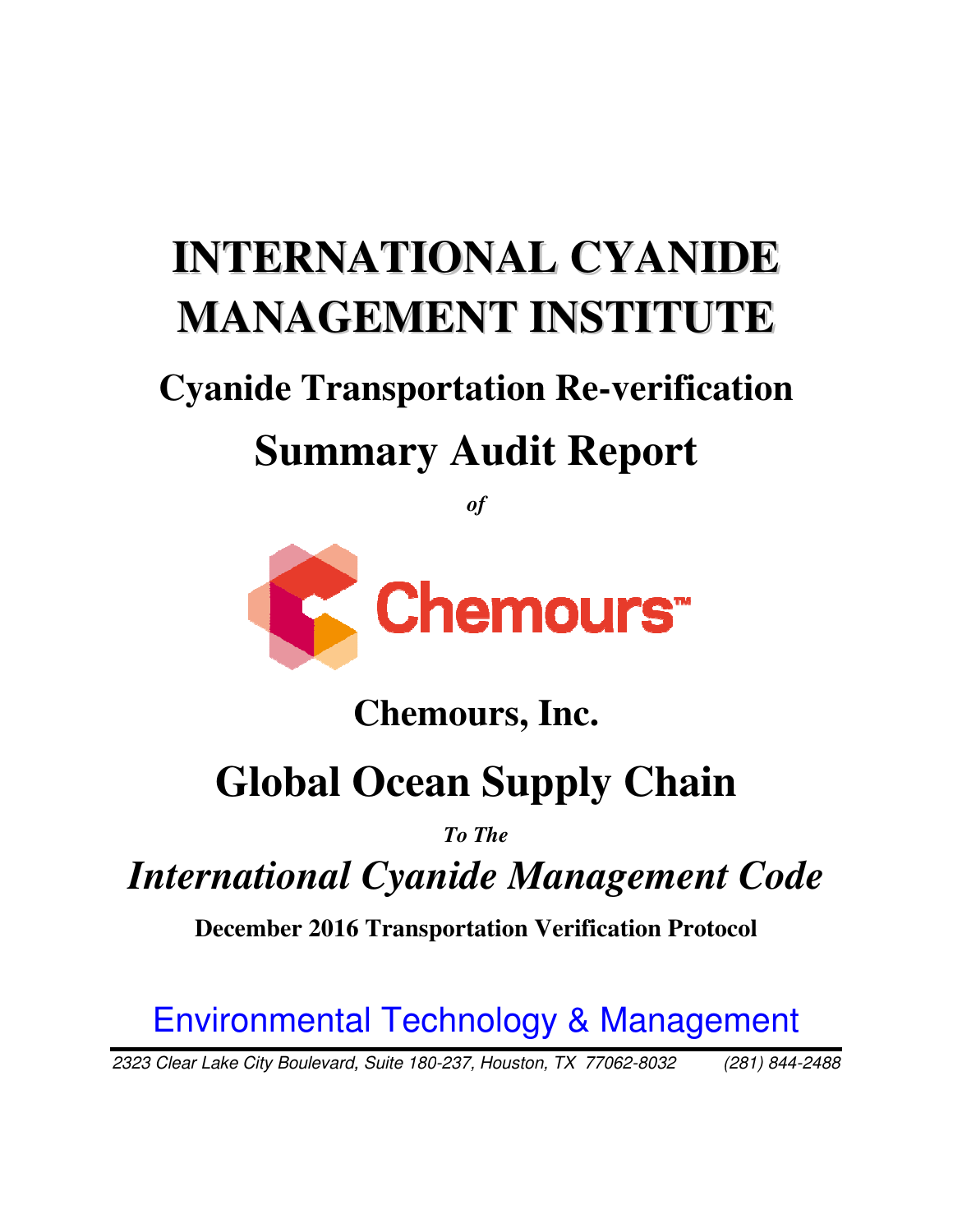#### SUMMARY AUDIT REPORT

Name of Cyanide Transportation Operation: **Chemours Global Ocean Supply Chain**  Name of Operation Owner: **Chemours, Inc.**  Name of Operation Operator: **Chemours, Inc.** Name of Responsible Manager: **Mr. Brian R. Morris, Global Product Stewardship Manager**  Address: **2571 Fite Road** City: **Memphis** State/Province: **TN** Country: **USA** Telephone: **(901) 353-7420**

Location detail and description of operations:

On January 23-24, 2017 Environmental Technology & Management conducted a re-verification audit of Chemours Global Ocean Supply Chain to the Transport Practices of the International Cyanide Management Code. This ocean supply chain was originally certified to the ICMI Cyanide Code in 2010 and recertified in 2014. Chemours (formerly E.I. DuPont de Nemours) was one of the original Cyanide Code signatory companies obtaining Cyanide Code certification for its Memphis Solid Cyanide Plant and its packaging operations in June 2006.

Chemours contracts with Ocean Carriers to transport cyanide briquettes from the Memphis Manufacturing and Packaging Plants to ports throughout the world. The Ocean Carriers determine the U.S. ports of departure and the sea lanes, and control all aspects of the rail movements from Memphis to the U.S. ports. As a condition of their contracts with Chemours, the Ocean Carriers must select rail carriers that comply with applicable environmental, health, safety, and security regulations which align closely with ICMI Cyanide Code requirements. Chemours determines through Due Diligence evaluations of the Ocean Carriers that they are indeed complying with Chemours' requirements for rail carrier selection and performance evaluation.

Chemours Product Stewards also perform Due Diligence evaluations on the U.S. ports of departure and the international ports used in the supply chain. A sampling of these Due Diligence reports was audited as part of this re-verification to confirm that Due Diligence evaluations were including International Cyanide Management Code criteria. Chemours Product Stewards go further to evaluate transportation between the international ports and consignees as part of Chemours' First Order Process, and re-evaluates these supply chain legs during periodic visits to consignees. A sampling of First Order Evaluations and Trip Reports from the last 3 years was reviewed as part of this audit.

#### **Detailed Description of the Global Ocean Supply Chain:**

Chemours Global Ocean Supply Chain begins at the Memphis Manufacturing Plant and at the LSI Terminal adjacent to the plant, where solid sodium cyanide briquettes are manufactured and packaged. The Global Ocean Supply Chain includes transportation from the Memphis Plant by rail to U.S. and Canadian ports, then by ocean carriers to international ports. From there, sodium cyanide shipments interface with other supply chains, e.g. the Chemours Guatemala Supply Chain or Chile Supply Chain, or

Chemours Global Ocean Supply Chain (Jack MkVaugh January 23-24, 2017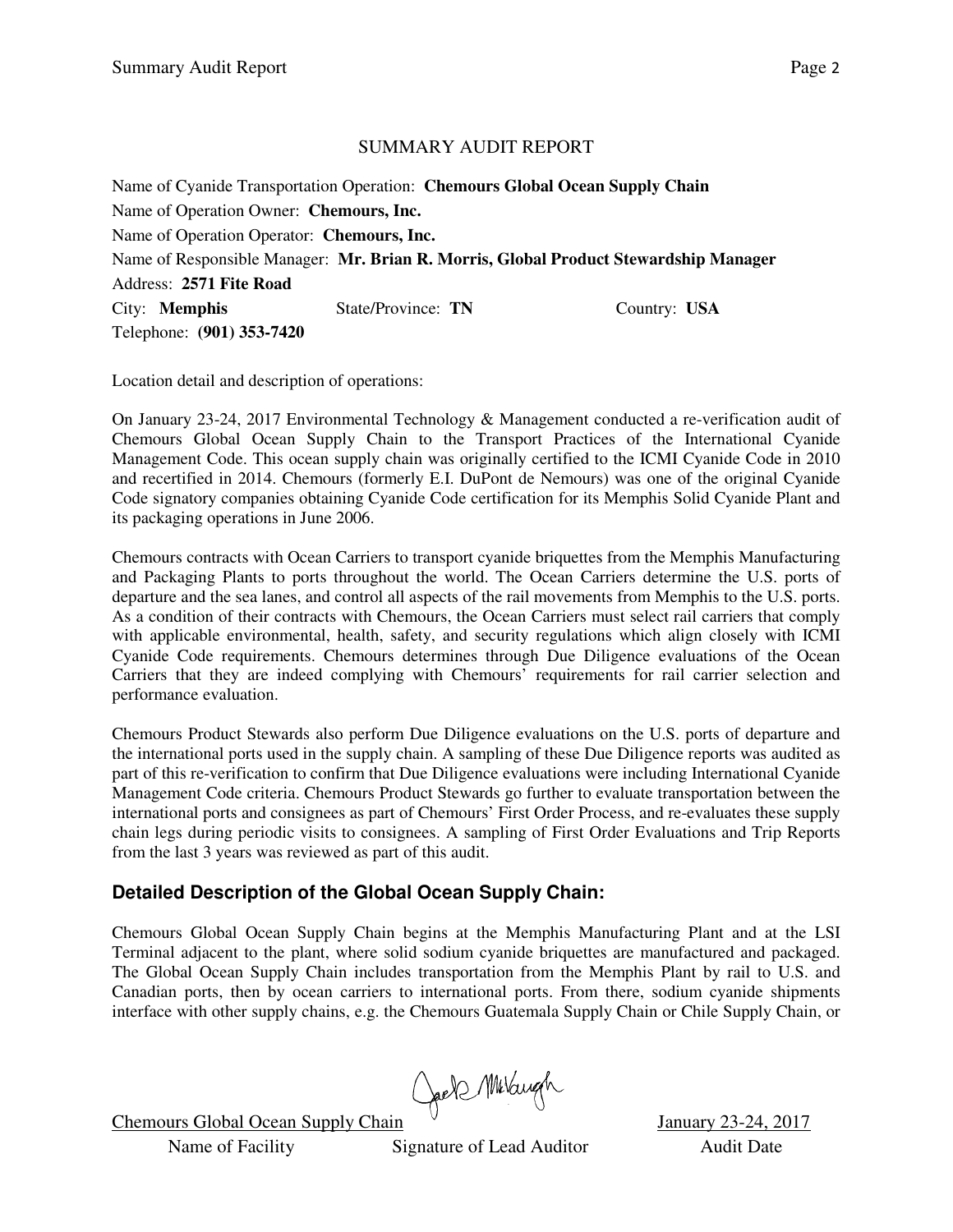are evaluated and monitored by Chemours Product Stewards as part of the First Order Process and regular consignee visits. A sampling of First Order Evaluations and Trip Reports from the last 3 years was also reviewed as part of this audit.

This scope of this re-verification audit includes the following:

- All ocean transport of sodium cyanide that originates in the United States and at the Port of Antwerp (as part of the Chemours Europe Supply Chain)
- Chemours' processes used to manage the ocean transport of its products and to evaluate and manage the transportation beyond the international ports, including the First Order Process
- Due diligence evaluations of U.S., and international ports, and
- Due diligence evaluations of six  $(6)$  ocean carriers

The six ocean carriers for which due diligence investigations were performed are:

- 1. Sealand (replacing American President Lines since the last recertification)
- 2. Hamburg Sud
- 3. Maersk Line Agency (Now owns Sealand and submitted one survey covering both)
- 4. Mediterranean Shipping Co. (MSC)
- 5. Seaboard Marine
- 6. Hapag Lloyd

#### **Conduct of the Re-verification Audit**

The re-verification audit of Chemours' Global Ocean Supply Chain took place on January 23 and 24, 2017 in Chemours' Wilmington, DE offices. Chemours internal standards, policies, procedures and records regarding the management of the supply chain were reviewed during discussions and interviews with company employees in key functional roles. The auditor concluded that Chemours operations continued to meet all requirements of the ICMI Transportation Code over the three year certification cycle. The auditor also reviewed due diligence evaluations of ocean carriers and ports within the supply chain, following the on-site portion of the re-verification. Reviews confirmed that Chemours had either evaluated the ports specifically for cyanide safety handling practices, or that the port had been previously approved and used by Chemours for hazardous material shipments. Due diligence reports for ocean carriers were produced from surveys sent out to and completed by the ocean carriers covering all relevant requirements of the Transportation Protocol.

The following ports were in use by Chemours for sodium cyanide shipments to gold mine customers, at the time of this audit:

Chemours Global Ocean Supply Chain Chell Multugh January 23-24, 2017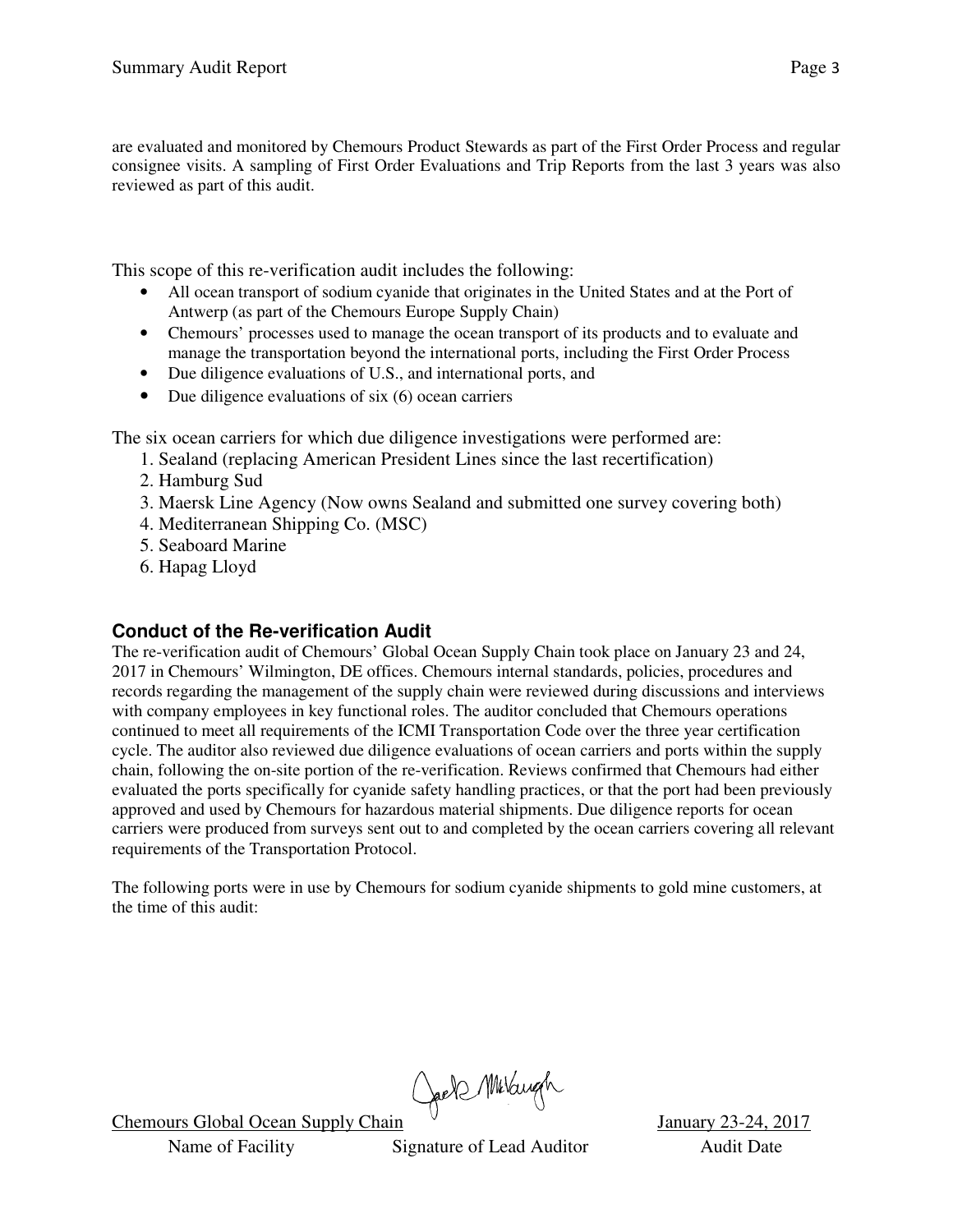| <b>Ports of Departure</b>       |  |  |  |  |
|---------------------------------|--|--|--|--|
| Antwerp, Belgium                |  |  |  |  |
| Becancour, Quebec Canada        |  |  |  |  |
| Everglades – Ft. Lauderdale USA |  |  |  |  |
| Long Beach, CA United States    |  |  |  |  |
| Los Angeles, CA United States   |  |  |  |  |
| Miami, FL United States         |  |  |  |  |
| Montreal Canada                 |  |  |  |  |
| New Orleans, LA United States   |  |  |  |  |
| Seattle, WA United States       |  |  |  |  |
| San Pedro, CA United States     |  |  |  |  |
| Savannah, GA United States      |  |  |  |  |

| <b>International Ports</b>    |                               |  |  |  |
|-------------------------------|-------------------------------|--|--|--|
| Angamos (Mejilliones), Chile  | Antofagasta, Chile            |  |  |  |
| Arica, Chile                  | Balboa, Panama                |  |  |  |
| Belem (Vila do Conde), Brazil | Buenos Aires, Argentina       |  |  |  |
| Callao, Peru                  | Caucedo, Dominican Republic   |  |  |  |
| Chacabuco, Chile              | Colon, Panama                 |  |  |  |
| Corinto, Nicaragua            | Cortes, Honduras              |  |  |  |
| Deseado, Argentina            | Iquique, Chile                |  |  |  |
| Kingston, Jamaica             | Manzanillo, Mexico            |  |  |  |
| Punta Arenas, Chile           | Quetzal, Guatemala            |  |  |  |
| Rio De Janeiro, Brazil        | Rio Haina, Dominican Republic |  |  |  |
| Salvador, Brazil              | San Antonio, Chile            |  |  |  |
| Santos, Brazil                | Santo Tomas, Guatemala        |  |  |  |
| Valparaiso, Chile             | Veracruz, Mexico              |  |  |  |
| Vitoria, Brazil               |                               |  |  |  |

Chemours Global Ocean Supply Chain (Joek MhVaugh January 23-24, 2017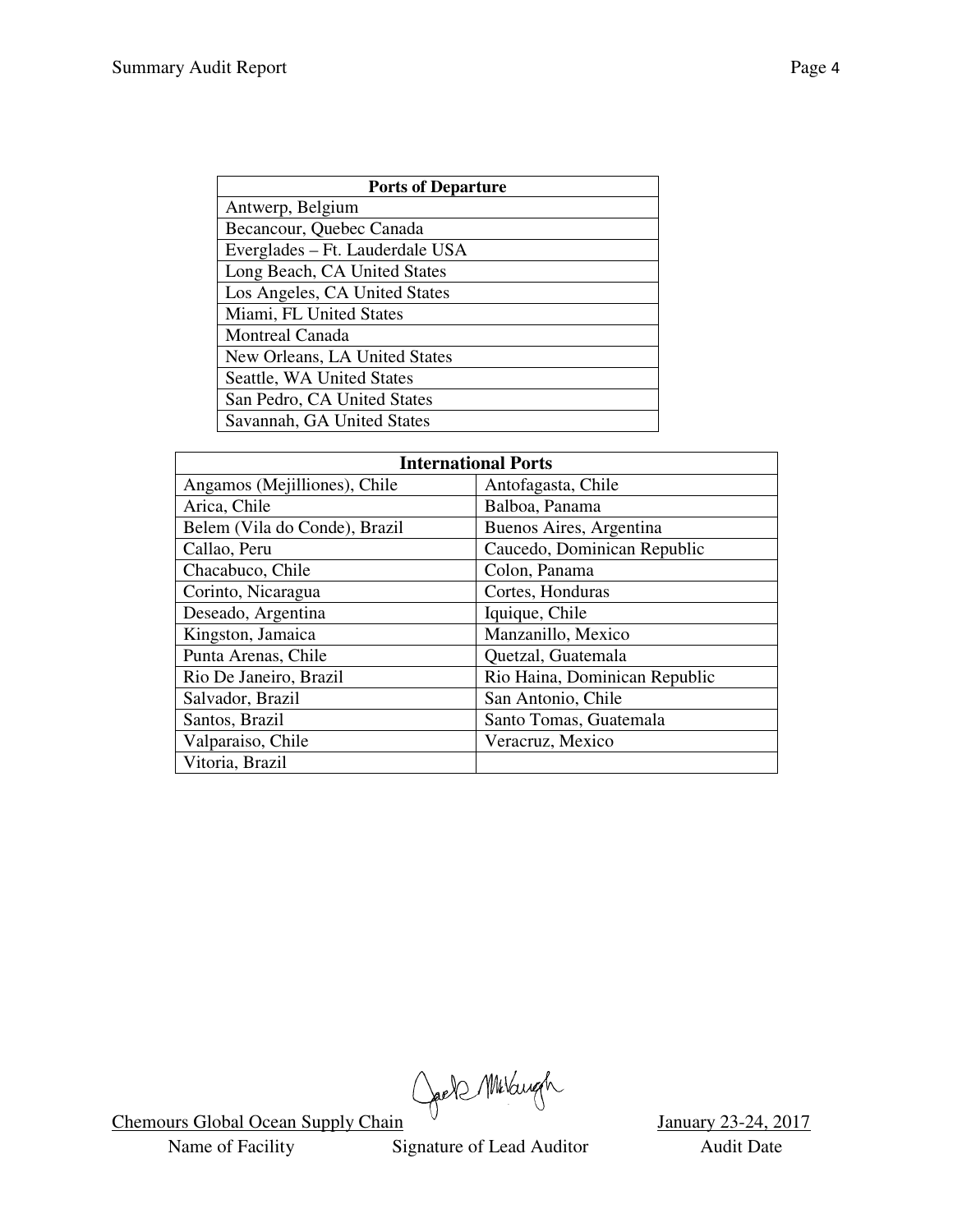#### **SUMMARY AUDIT REPORT**

#### *Auditor's Finding*

This operation is

 $\boxtimes$  in full compliance  $\Box$  in substantial compliance with the International Cyanide Management Code.  $\Box$  not in compliance

Furthermore, the auditor verified that there have been no significant changes to processes, policies and procedures for the management of cyanide, no significant releases or exposures and no compliance issues over the past three years associated with this supply chain.

Audit Company: **Environmental Technology & Management**  Audit Team Leader: **John B. (Jack) McVaugh, PE, RCMS/EMS-LA**  E-mail: **jbkm.etm@att.net**  Names and Signatures of Other Auditors: **NA** Date(s) of Audit: **January 23-24, 2017** 

I attest that I meet the criteria for knowledge, experience and conflict of interest for Code Verification Audit Team Leader, established by the International Cyanide Management Institute and that all members of the audit team meet the applicable criteria established by the International Cyanide Management Institute for Code Verification Auditors.

I attest that this Summary Audit Report accurately describes the findings of the verification audit. I further attest that the verification audit was conducted in a professional manner in accordance with the International Cyanide Management Code Verification Protocol for Cyanide Transportation Operations and using standard and accepted practices for health, safety and environmental audits.

Chemours Global Ocean Supply Chain Chel Milangh \_ May 31, 2017

Name of Facility Signature of Lead Auditor Date

Chemours Global Ocean Supply Chain Chele Mulaugh January 23-24, 2017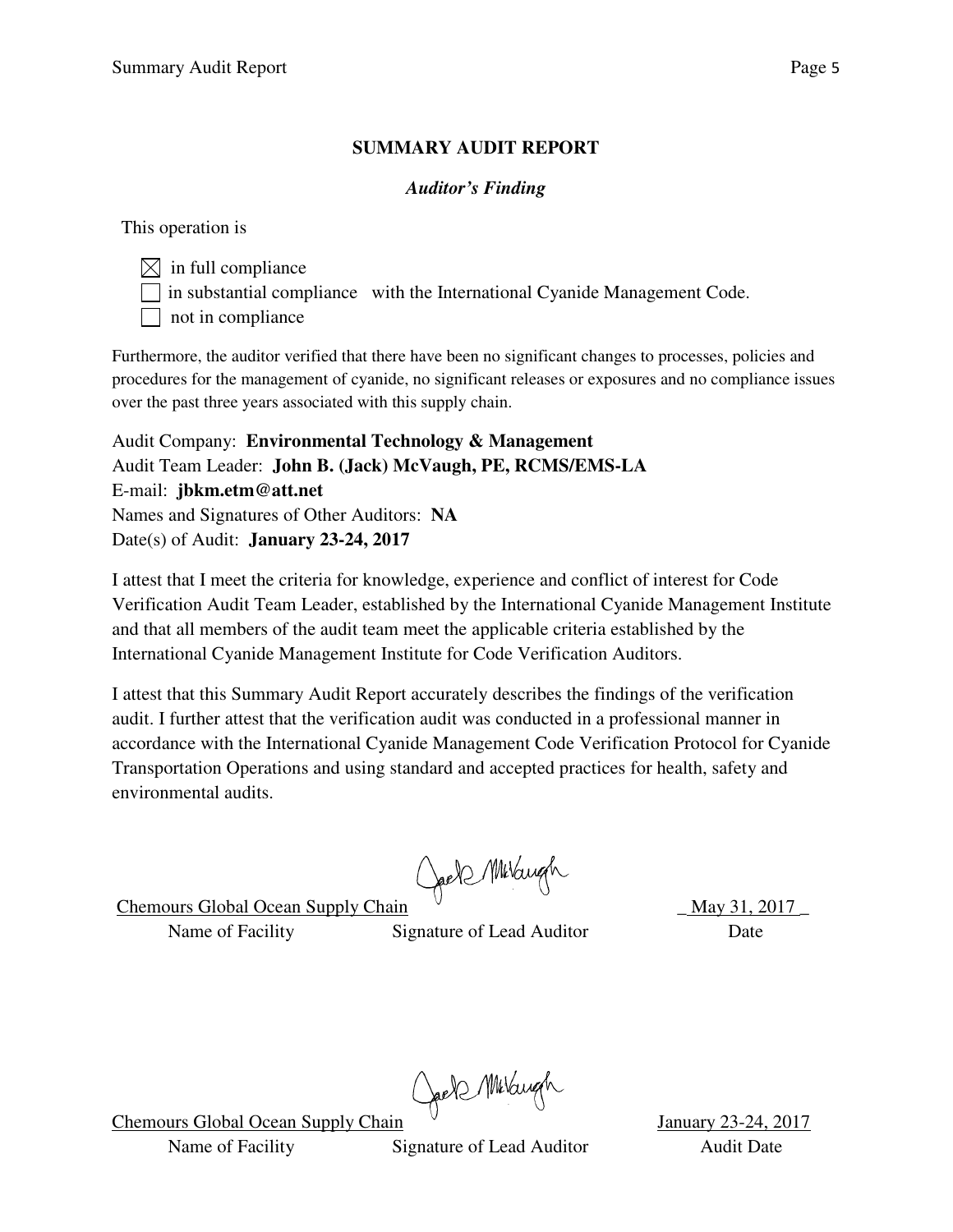#### **SUMMARY AUDIT REPORT**

#### *1. TRANSPORT: Transport cyanide in a manner that minimizes the potential for accidents and releases.*

*Transport Practice 1.1: Select cyanide transport routes to minimize the potential for accidents and releases.*

 $\boxtimes$  in full compliance with

The operation is  $\Box$  in substantial compliance with Transport Practice 1.1  $\Box$  not in compliance with

*Summarize the basis for this Finding/Deficiencies Identified:* 

Chemours, Inc. is in full compliance with Transport Practice 1.1. Chemours ensures use of transport routes that minimize potential for accidents and releases by selecting ocean carriers that have extensive experience and an excellent record for handling highly hazardous materials. The ocean carriers select rail carriers with this same expertise and record. The Chemours Global Ocean "Containerized" Desk Manual requires transportation buyers to give significant priority to carriers that use routes that minimize the need for trans-shipment, as every trans-shipment carries a greater risk of accidents and releases. The auditor verified that Chemours Product Stewards inspect and evaluate the U.S. and international ports, and any short-line rail carriers serving those ports, to ensure their ability to handle cyanide safely and securely. Chemours Product Stewards evaluate routes to all potential consignees using the Cyanide First Order Database Procedure and the Cyanides First Order Process Procedure. The auditor verified implementation of these procedures over the three year cycle and that these procedures consider population density, infrastructure construction and condition, pitch and grade and prevalence and proximity of water bodies and fog in the selection of transport routes. The supply chain has not experienced any incidents over the past 3 years.

The ocean carriers selected by Chemours, and the rail carriers in turn selected by the ocean carriers have processes to evaluate transport routes for hazardous materials and take measures necessary to manage these risks. Chemours personnel demonstrated the ability to track rail and ocean shipments to prevent loss, and use of seals to prevent tampering. Chemours Product Stewards evaluate risks associated with each route as part of the Cyanide First Order Process (FOP). The auditor reviewed several examples of these evaluations from the last three years that resulted in approvals, and one (Customer Visit, Oct 26, 2015 for FOP) that resulted in rejection of the prospective consignee because of the high risk associated with the route. Chemours also prohibits trucks carrying cyanide from operating between 10 PM and 5 AM, when most fatigue-related accidents occur. Chemours Due Diligence Reports verify that its ocean carriers and associated rail carriers periodically reevaluate routes used for cyanide transportation. The Cyanide First Order Database Procedure and other Chemours policies and procedures ensure periodic reevaluation of truck transportation routes. Truck transporters evaluate primary & alternate routes to consignees and use driver feedback and periodic driving of routes to evaluate changes, in accordance with the ICMI Transportation Code. Chemours Product Stewards re-evaluate routes each time they visit a customer site. Each customer site visit generates a report including a completed checklist, which covers

Chemours Global Ocean Supply Chain Chel Multugh January 23-24, 2017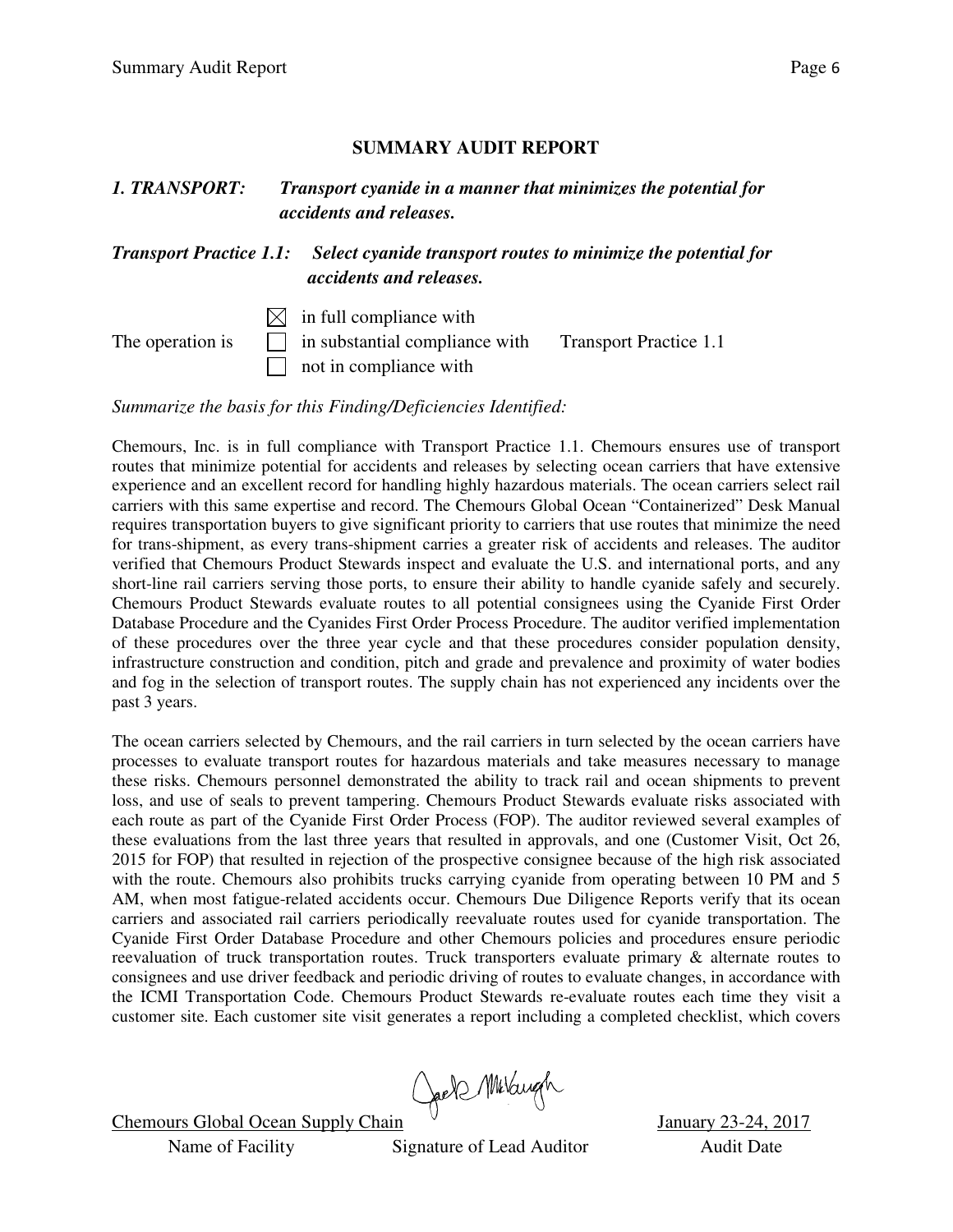all applicable requirements of the ICMI Transportation Code. Chemours Product Stewards review and approve any proposed changes to truck transport routes due to changes in conditions or other reasons. An updated First Order Process (FOP) is required if no product is supplied to a consignee for 2 years.

The Chemours Global Ocean "Containerized" Desk Manual requires transportation buyers to give significant priority to carriers that use routes that minimize the need for trans-shipment, as every transshipment carries a greater risk of accidents and releases. Review of several Route Risk Analyses accompanying First Order Processes (FOP's) verified documentation of mitigation measures to address identified risks. As an example, Chemours restricted transport to a mine during winter because of a significant downhill grade before a bridge. Review of Customer Site Visit Reports verified that these were also used to document measures taken to address identified risks over the last three years. Chemours secures all necessary governmental approvals including export / import licenses for international shipments. The auditor reviewed examples of these licenses during this audit. Evidence also indicated that Chemours trained community responders and hospitals at manufacturing and warehouse locations, and offered to conduct training at international ports and customer sites and communities. Records of training sessions were reviewed to verify such interaction.

Chemours employs safety and security measures for rail and ocean shipments that include extensive blocking and bracing techniques for securing packaged product in containers, sophisticated container tracking systems and uniquely numbered container seals. For truck shipments, Chemours Product Stewards determine the need for a convoy or escort during the Route Assessment portion of the First Order Process. Because of Chemours' strong product stewardship ethic and its expertise in the area, Chemours takes a leading role in advising and training external responders, medical facilities and communities. The auditor verified that Product Stewards have conducted local emergency responder training and HAZWOPER technician level training with representatives of community, emergency response teams, government and mine personnel. Records confirmed that training covered the use of amyl nitrate and roles and capabilities in emergency response. Chemours uses contract carriers, or transportation partners, for all its cyanide transportation by sea, rail and truck. Chemours' policies and procedures require all contracts with these transportation partners to contain safety, health, environmental and security terms and conditions to ensure that its transportation partners meet the requirements of the ICMI Transportation Code. The auditor reviewed several contracts to verify communication of these requirements. Chemours ensures that these measures are followed by conducting due diligence audits.

#### *Transport Practice 1.2: Ensure that personnel operating cyanide handling and transport equipment can perform their jobs with minimum risk to communities and the environment.*

 $\boxtimes$  in full compliance with The operation is  $\Box$  in substantial compliance with Transport Practice 1.2 not in compliance with

*Summarize the basis for this Finding/Deficiencies Identified:* 

Chemours Global Ocean Supply Chain Chel Multugh January 23-24, 2017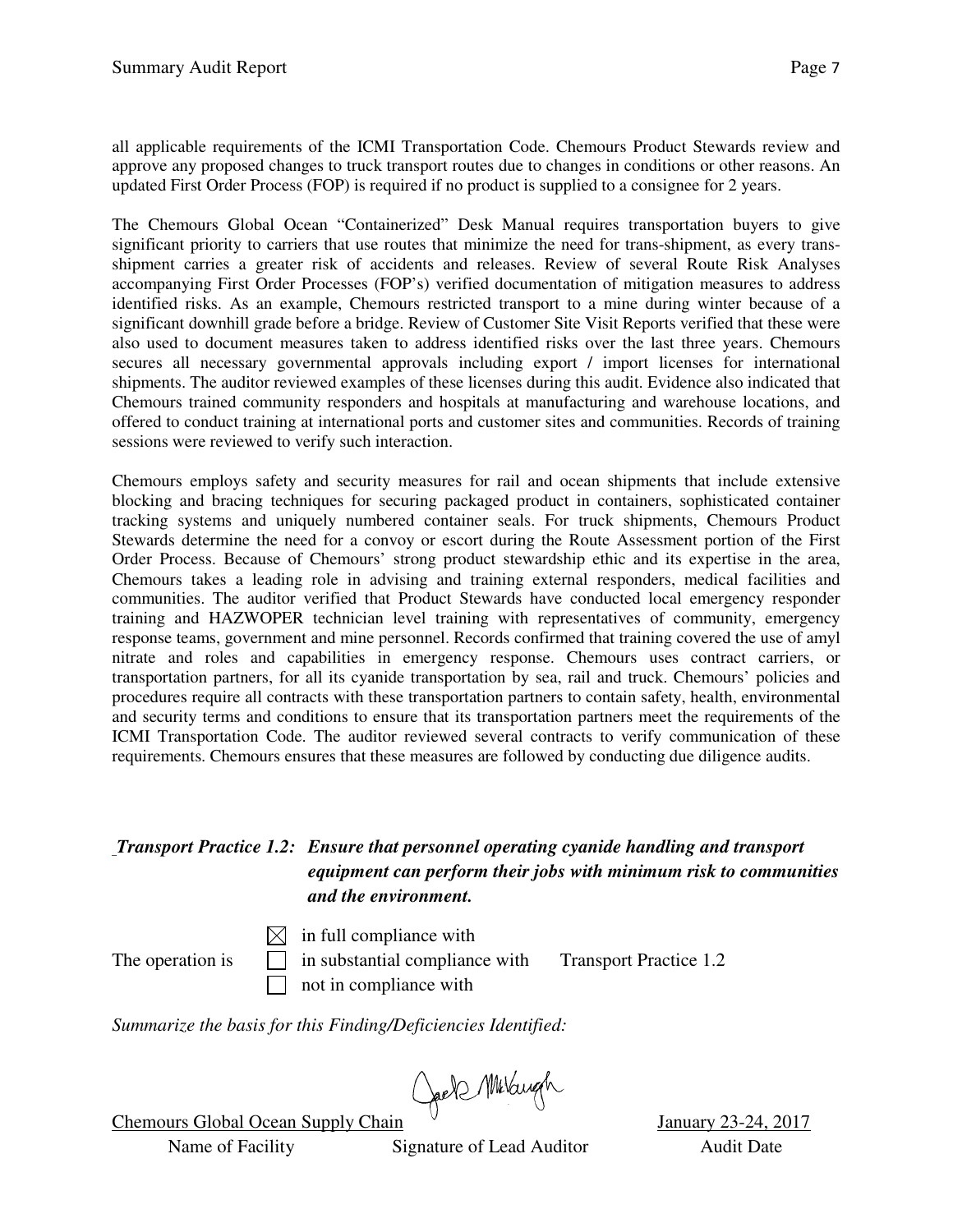Chemours, Inc. is in full compliance with Transport Practice 1.2. Chemours does not have any cyanide transport vehicles or drivers of its own. Therefore, requirements for training, qualification and licensing of operating personnel are not applicable.

#### *Transport Practice 1.3: Ensure that transport equipment is suitable for the cyanide shipment.*

|  | $\boxtimes$ in full compliance with                                           |  |
|--|-------------------------------------------------------------------------------|--|
|  | The operation is $\Box$ in substantial compliance with Transport Practice 1.3 |  |
|  | $\Box$ not in compliance with                                                 |  |

*Summarize the basis for this Finding/Deficiencies Identified:* 

Chemours, Inc. is in full compliance with Transport Practice 1.3. Chemours only uses equipment designed and maintained to operate within the loads it will be handling. Sea containers are provided by the ocean carrier. Gross (packaged) product weight, container tare weight and dunnage on shipping papers audited were far below Maximum Payload weights of Sea Containers specified by the ocean carrier. Maintenance of Sea Containers is carried out by the ocean carrier, and is verified by inspections performed by Chemours manufacturing site personnel. Checklists are used for these inspections. ISO containers each have a data plate stamped with Maximum Payload and Tare Weight. Chemours manufacturing site personnel use a checklist to ensure that Maximum Payload is not exceeded. ISO containers are leased by Chemours and are maintained by shops under contract with Chemours Corporate Logistics. These activities were verified under the Chemours Memphis Production Plant Reverification in 2016. Chemours has procedures to verify the adequacy of the equipment for the load it must bear and to prevent overloading of the transport vehicle being used for handling cyanide. Chemours adheres to the Safety of Life at Sea Verified Gross Mass (SOLAS-VGM) process for containerized exports from the US to verify the gross weights of packaged cyanide.

#### *Transport Practice 1.4: Develop and implement a safety program for transport of cyanide.*

 $\bowtie$  in full compliance with The operation is  $\Box$  in substantial compliance with Transport Practice 1.4

not in compliance with

*Summarize the basis for this Finding/Deficiencies Identified:* 

Chemours, Inc. is in full compliance with Transport Practice 1.4. Chemours has procedures to ensure that the cyanide is transported in a manner that maintains the integrity of its packaging. Chemours loads sodium cyanide briquettes into its specially designed Intermediate Bulk Containers (IBC's), loading those

Chemours Global Ocean Supply Chain (Jack MhVaugh January 23-24, 2017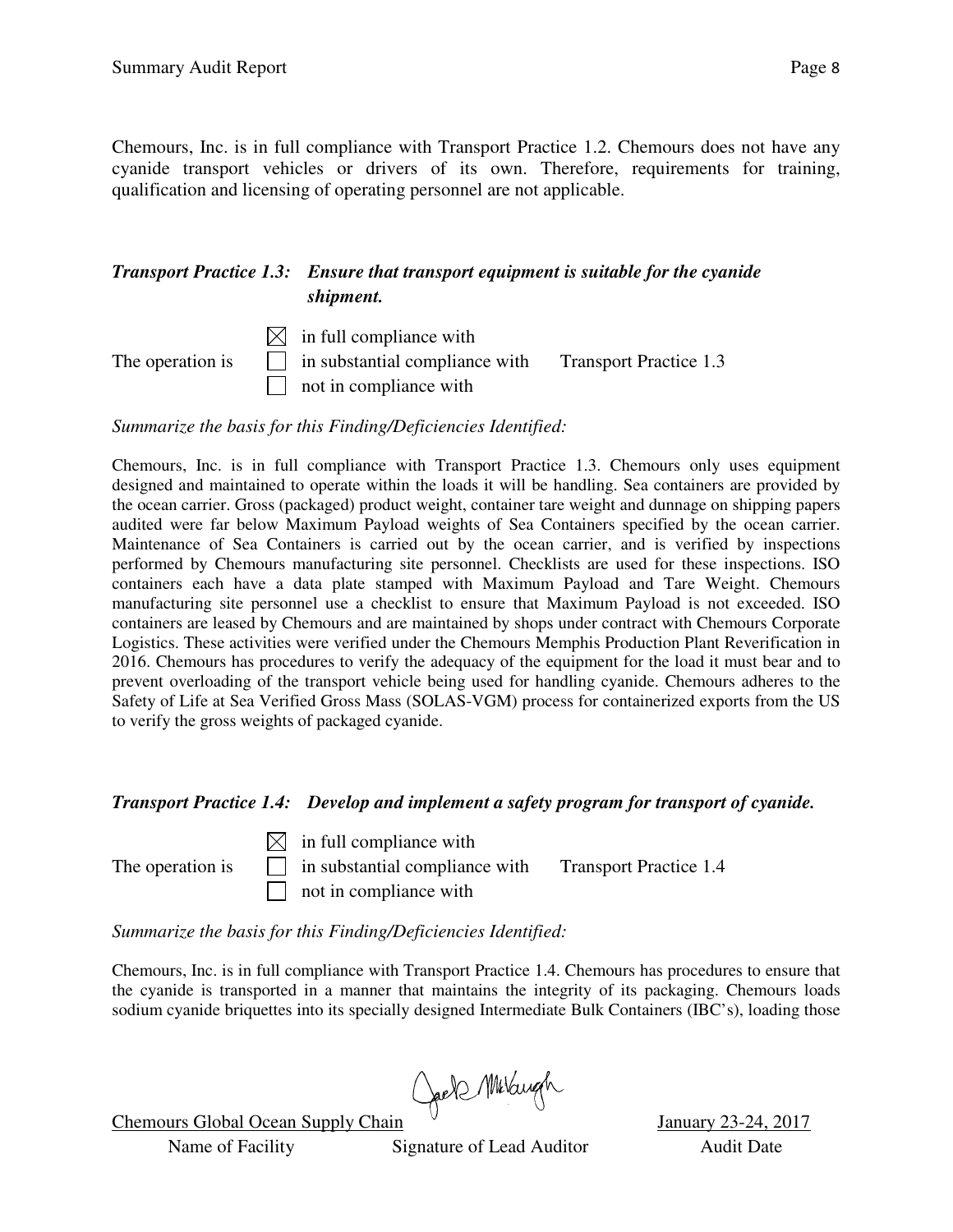into Sea Containers and sealing the Sea Containers after loading. Chemours has procedures in place to ensure packaging integrity during transport, including pre-loading inspection of empty containers and blocking and bracing techniques. Chemours manufacturing personnel inspect the exteriors of Sea Containers for any sign of damage or leaking product before leaving the plant. Furthermore, Chemours contract language requires its ocean carriers to have an Organized Safety Program, which may include subscribing to the Chemical Distribution Institute – Marine Packed Cargo (CDI-MPC) program to prevent shifting cargoes. Placards are installed by Chemours manufacturing personnel and are checked by drivers for shipments by truck. Sea containers and ISO Containers are marked with proper DOT placards and other signage identifying the DOT Hazard Class 6.1. The number UN1689 is displayed in lieu of the words "Toxic" or "Poison".

Chemours has language in contracts with truck carriers within its supply chains that drivers perform routine pre-trip inspections on tractors, chassis and containers and the carriers have a preventive maintenance (PM) program on that equipment. The PM program must be documented and records maintained on file and open for audit by Chemours. Chemours also has language in contracts with truck carriers that requires them to comply with all applicable transportation regulations. This includes any regulation of driver hours of service. Chemours' contracts with truck carriers also requires them to maintain records of all training conducted by the carrier and Chemours, accidents and incidents, driver hours of service, where applicable, equipment inspections and preventive maintenance. Chemours policies and procedures call for the suspension of shipments that could be impacted by severe weather, such as a hurricane or typhoon or by civil unrest. If a shipment is already on the water, Chemours will divert it to a safe destination. Chemours has language in contracts with transportation partners that requires them to have a documented Drug and Alcohol abuse prevention and test program.

#### *Transport Practice 1.5: Follow international standards for transportation of cyanide by sea and air.*

 $\boxtimes$  in full compliance with The operation is  $\Box$  in substantial compliance with Transport Practice 1.5 not in compliance with

#### *Summarize the basis for this Finding/Deficiencies Identified:*

Chemours, Inc. is in full compliance with Transport Practice 1.5. Chemours is committed to transport shipments of cyanide by sea in compliance with the Dangerous Goods Code, Safety of Life at Sea (SOLAS) of the International Maritime Organization and subscribing to the Chemical Distribution Institute – Marine Packed Cargo (CDI-MPC) program to prevent shifting cargoes. Since Chemours does not transport cyanide by air, the Technical Instructions for the Transport of Dangerous Goods by Air of the International Civil Aviation Organization are not applicable.

Chemours Global Ocean Supply Chain Chell Multugh January 23-24, 2017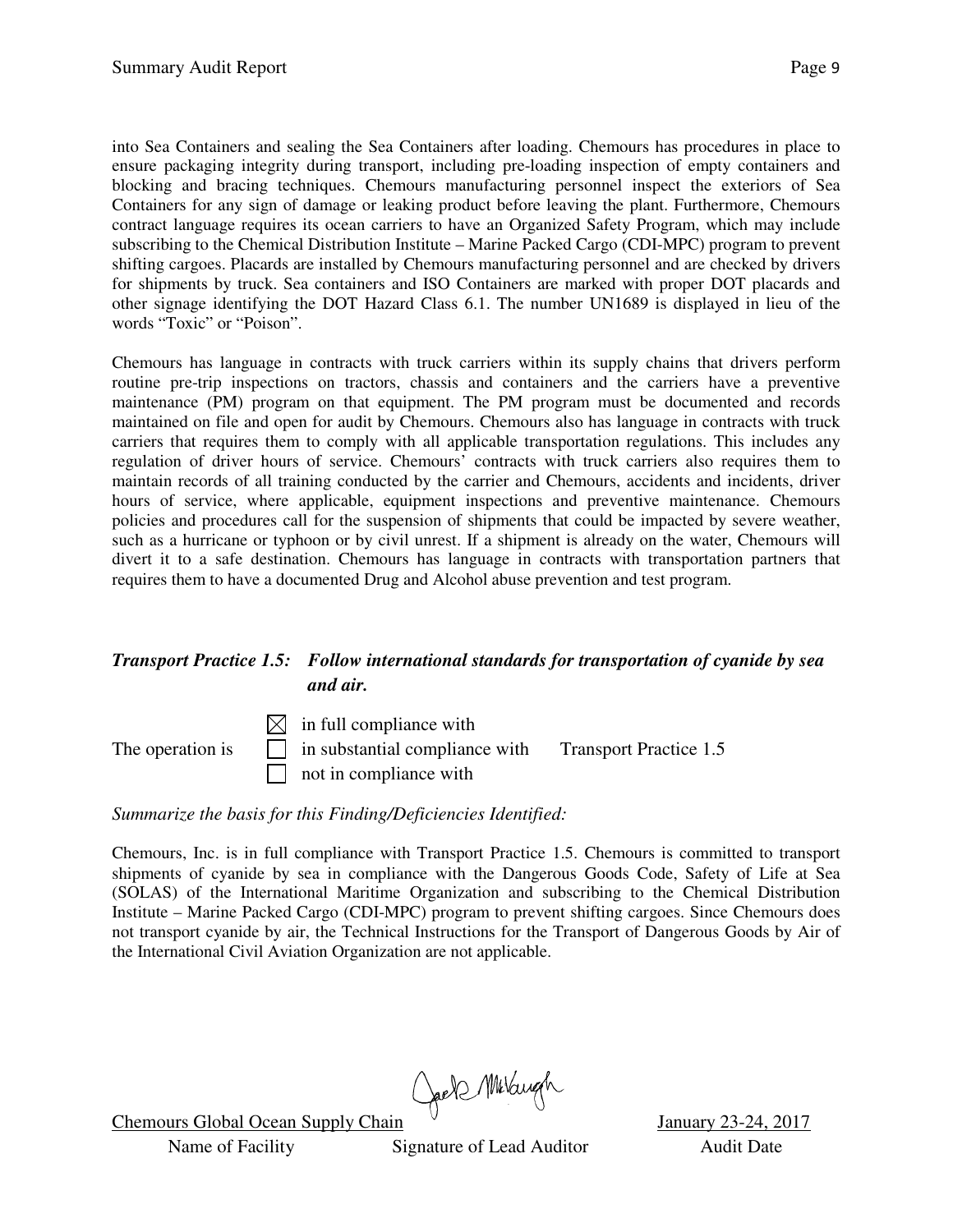#### *Transport Practice 1.6: Track cyanide shipments to prevent losses during transport.*

 $\boxtimes$  in full compliance with The operation is  $\Box$  in substantial compliance with Transport Practice 1.6 not in compliance with

*Summarize the basis for this Finding/Deficiencies Identified:* 

Chemours, Inc. is in full compliance with Transport Practice 1.6. Due Diligence reports reviewed for this audit indicated that all ocean carriers and their associated rail carriers have the means to communicate with Chemours in transit, if necessary, test their communication devices on a regular basis, identify any blackout areas and have procedures for dealing with them and offer shipment tracking systems. Chemours, however demonstrated their use of a tracking system from their freight forwarder, which has provided acceptable information over the past certification period. Truck carriers are required by Chemours to address this Transport Practice, and Chemours verifies implementation through the First Order Process and site visit reports, both of which were reviewed during this audit.

The auditor verified that Shipping Documentation including the Bill of Lading and Intermodal Equipment Receipt (IER) satisfies the inventory control and chain of custody requirements of this transportation practice. The auditor sampled shipping documentation packages from 2014 through 2016 and found them all to indicate the amount of cyanide in transit plus include an MSDS and emergency notification sheet. Due Diligence reports reviewed for this audit indicated that all ocean carriers and their associate rail carriers have MSDS's for every product they transport, in a database. Truck carriers are required by Chemours to pass along the paperwork received to the consignee, as appropriate, and Chemours verifies implementation through the First Order Process and site visit reports, both of which were reviewed during this audit.

Chemours Global Ocean Supply Chain Chell Multugh January 23-24, 2017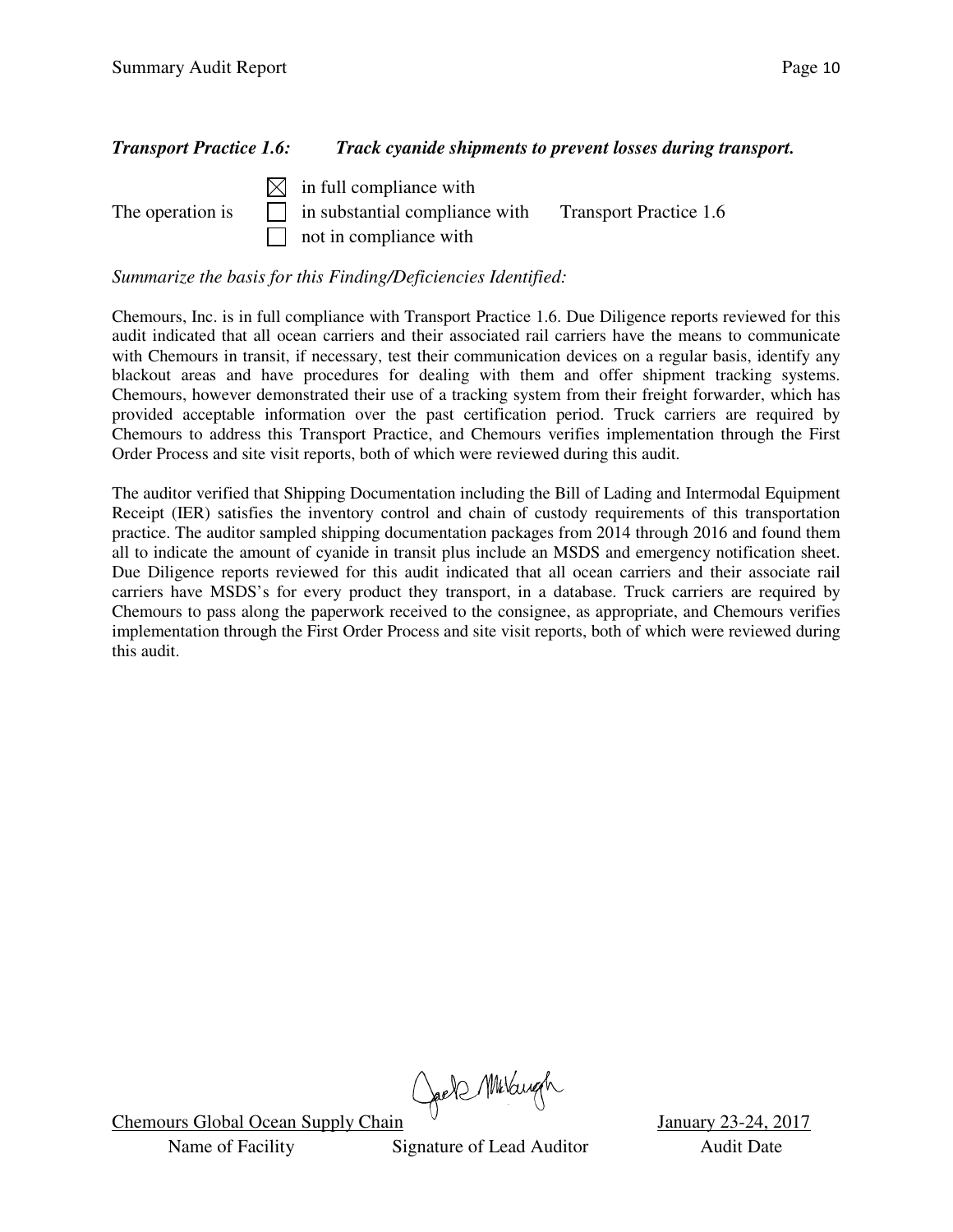| 2. INTERIM STORAGE: |  |                                                                                                                          | Design, construct and operate cyanide trans-shipping depots and<br>interim storage sites to prevent releases and exposures. |  |
|---------------------|--|--------------------------------------------------------------------------------------------------------------------------|-----------------------------------------------------------------------------------------------------------------------------|--|
|                     |  | <b>Transport Practice 2.1:</b> Store cyanide in a manner that minimizes the potential for<br><i>accidental releases.</i> |                                                                                                                             |  |
| The operation is    |  | $\bowtie$ in full compliance with<br>in substantial compliance with<br>not in compliance with                            | <b>Transport Practice 2.1</b>                                                                                               |  |

*Summarize the basis for this Finding/Deficiencies Identified:* 

While Chemours does not design, construct or operate cyanide trans-shipping depots, the domestic and international ports forming critical junctions in this supply chain are trans-shipping depots, according to ICMI guidance information. Due Diligence Reports on domestic and international ports leads this auditor to the conclusion that Chemours, Inc. is in full compliance with Transport Practice 2.1. According to the Due Diligence Reports, all domestic and most international ports in current use have some type of warning signs posted to alert their workers to the presence of dangerous goods. Many of the Central and South American ports warn about the presence of "IMO 6.1" goods. Domestic ports must comply with strict US Coast Guard and Department of Homeland Security rules to prevent unauthorized access to the port. Due Diligence Reports of the international ports indicate tight security measures to prevent unauthorized access to areas where dangerous goods are staged. Due Diligence Reports generally state that dangerous goods, or IMO 6.1 materials are stored separately from other materials, which may be incompatible. In all cases, packaged or bulk cyanide product remains in its original Sea Container or ISO Container, inspected for integrity, loaded and sealed by Chemours personnel, so that the potential for contact with water at the port is negligible. In all cases, any interim storage of containers at the ports occurs outside, not in any building or enclosure. Thus, there is adequate ventilation to prevent build-up of hydrogen cyanide gas. Due Diligence Reports indicate that the domestic ports store dangerous goods in containment areas. International ports store materials on paved areas and some state that these drain to a holding pit. Domestic and international ports alike describe some type of spill response capability by port personnel or local emergency responders.

Chemours Global Ocean Supply Chain Chell Multiple January 23-24, 2017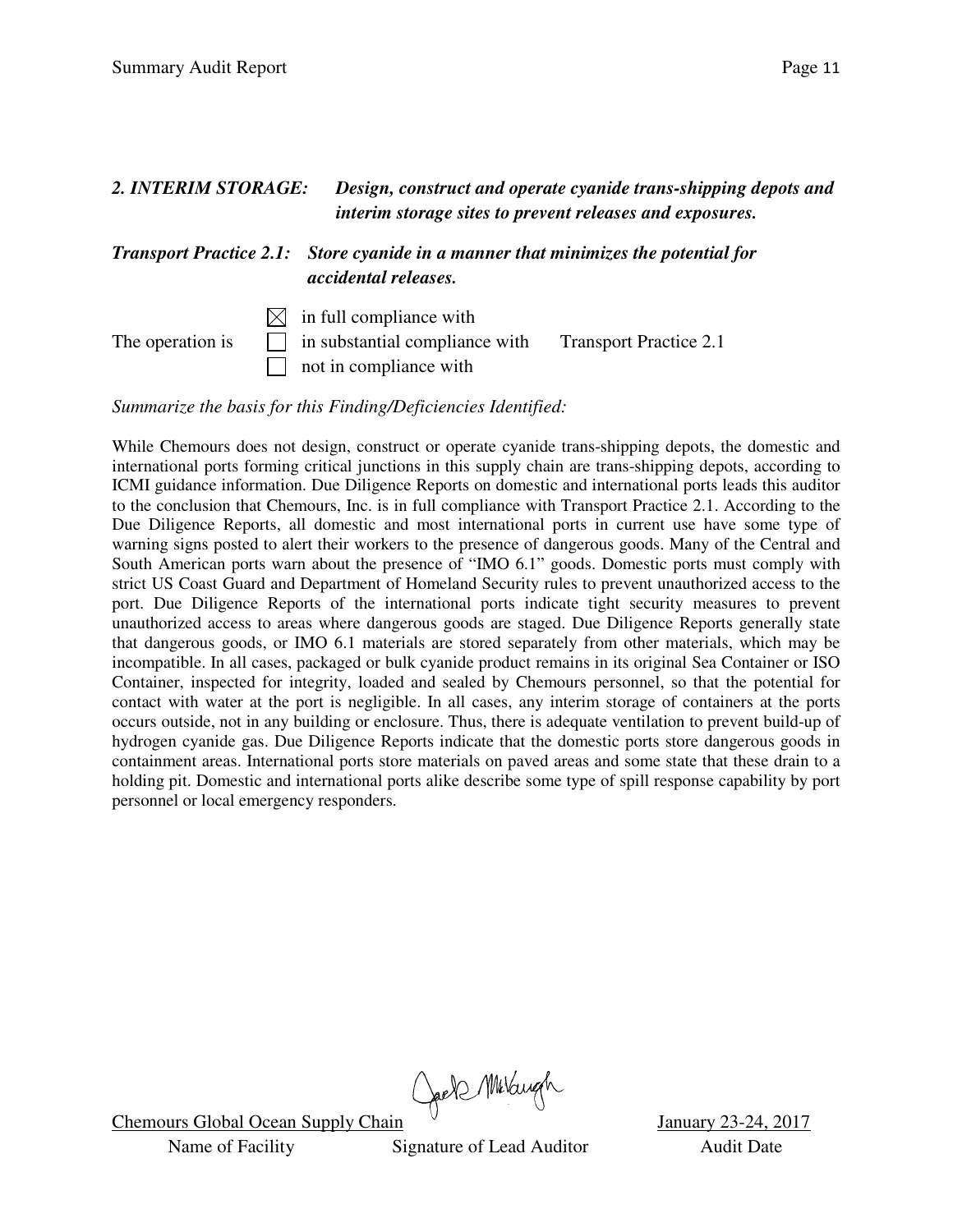#### *3. EMERGENCY RESPONSE: Protect communities and the environment through the development of emergency response strategies and capabilities.*

#### *Transport Practice 3.1: Prepare detailed emergency response plans for potential cyanide releases.*

 $\boxtimes$  in full compliance with The operation is  $\Box$  in substantial compliance with Transport Practice 3.1 not in compliance with

*Summarize the basis for this Finding/Deficiencies Identified:* 

Chemours, Inc. is in full compliance with Transport Practice 3.1. Chemours main emergency response document, Chemours Cyanides Global Response Plan for Off-site Incidents adequately addresses all the requirements in Section 3 of the ICMI Transportation Protocol. A Response Flowchart in the Plan explains notification pathways, including circumstances where Chemtrec will notify the Chemours Cyanide Hotline which triggers implementation of the Cyanide Global Response Plan. Chemours manages emergency response for the entire supply chain utilizing this plan. The 2016 Cyanide Code Due Diligence Survey of Ocean Carriers verified that these transportation partners also have Emergency response plans which include interactions with intermodal carriers. The Chemours Cyanides Global Response Plan for Off-site Incidents addresses emergency response over all transportation routes, emergency response for liquid and solid sodium and potassium cyanide, emergency response for truck, ocean and rail transportation, emergency response for all aspects of the transport infrastructure including condition of the road, railway, port, etc. and emergency response considering the design of transport vehicles. The Chemours Cyanides Global Response Plan for Off-site Incidents includes descriptions of response actions, as appropriate for the anticipated emergency situation, and identifies the roles of outside responders, medical facilities or communities, in emergency response.

#### *Transport Practice 3.2: Designate appropriate response personnel and commit necessary resources for emergency response.*

 $\boxtimes$  in full compliance with The operation is  $\Box$  in substantial compliance with Transport Practice 3.2 not in compliance with

*Summarize the basis for this Finding/Deficiencies Identified:* 

Chemours, Inc. is in full compliance with Transport Practice 3.2. Chemours and/or its transportation partners have provided initial and refresher emergency response training to the personnel selected for transportation of cyanide, particularly with regard to its Emergency Response Notification procedures. Annual refresher training may be carried out using the on-line Chemours E-Learning Suite. The

Chemours Global Ocean Supply Chain Cael Mulaugh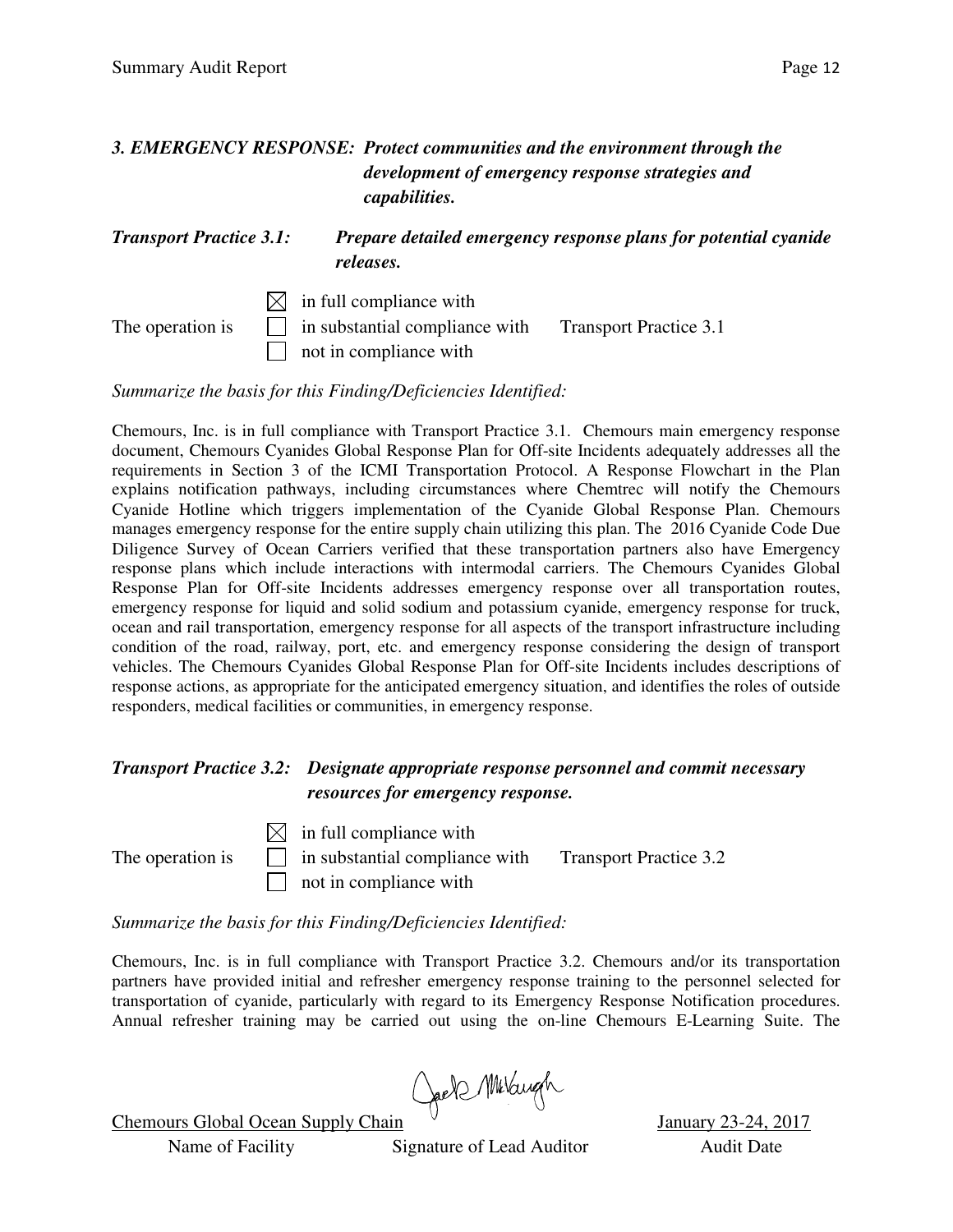Chemours Cyanides Global Response Plan for Off-site Incidents and a carrier specific document entitled Cyanide Transportation Policy & Procedures describe the specific emergency response duties and responsibilities of personnel. The Plan includes a list of all emergency response equipment that should be available during transport or along the transportation route. This Basic Equipment List for the Emergency Response Team includes necessary emergency response and health and safety equipment, including personal protective equipment during transport. The Chemours Cyanides Global Response Plan for Offsite Incidents requires monthly inspection of emergency response equipment at all locations. Chemours uses contract carriers, or transportation partners, for all its cyanide transportation by sea, rail and truck. Chemours' policies and procedures require clear delineation of roles and responsibilities of transportation partners during an emergency response. Chemours ensures these that measures are received and understood during training sessions and by conduct of due diligence audits.

#### *Transport Practice 3.3: Develop procedures for internal and external emergency notification and reporting.*

 $\boxtimes$  in full compliance with The operation is  $\Box$  in substantial compliance with Transport Practice 3.3  $\Box$  not in compliance with

#### *Summarize the basis for this Finding/Deficiencies Identified:*

Chemours, Inc. is in full compliance with Transport Practice 3.3. The Chemours Cyanides Global Response Plan for Off-site Incidents and carrier specific Cyanide Transportation Policy & Procedures specify contact information and notification procedures meeting the requirements of this Transport Practice. In addition, a Transportation Emergency Information Sheet is attached to the Bill of Lading on every shipment. The Plan requires review of emergency response plans and procedures, and revision as necessary, following emergency drills and incidents in which the procedures were deployed, but in the absence of these, no less than annually.

#### *Transport Practice 3.4: Develop procedures for remediation of releases that recognize the additional hazards of cyanide treatment chemicals.*

 $\boxtimes$  in full compliance with The operation is  $\Box$  in substantial compliance with Transport Practice 3.4 not in compliance with

*Summarize the basis for this Finding/Deficiencies Identified:* 

Name of Facility Signature of Lead Auditor Audit Date

Chemours Global Ocean Supply Chain Chell Multugh January 23-24, 2017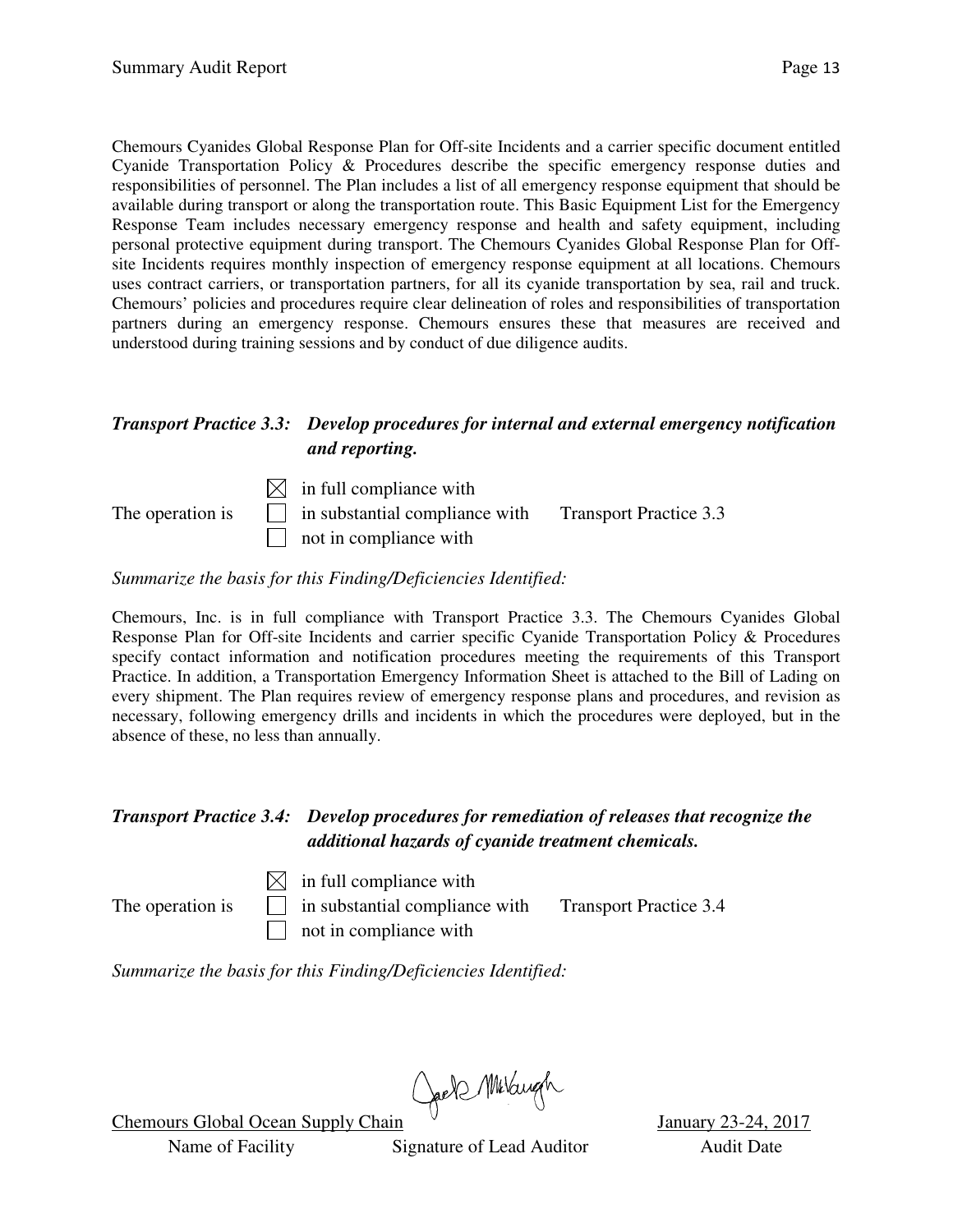Chemours, Inc. is in full compliance with Transport Practice 3.4. The Chemours Cyanides Global Response Plan for Off-site Incidents and carrier specific Cyanide Transportation Policy & Procedures include procedures for remediation, such as recovery or neutralization of solutions or solids, decontamination of soils or other contaminated media and management and/or disposal of spill clean-up debris. These documents include procedures that prohibit the use of chemicals such as sodium hypochlorite, ferrous sulfate and hydrogen peroxide to treat cyanide that comes in contact with surface water.

#### *Transport Practice 3.5: Periodically evaluate response procedures and capabilities and revise them as needed.*



*Summarize the basis for this Finding/Deficiencies Identified:* 

Chemours, Inc. is in full compliance with Transport Practice 3.5. The Chemours Cyanides Global Response Plan for Off-site Incidents requires review of emergency response plans and procedures, and revision as necessary, following emergency drills and incidents in which the procedures were deployed, or periodically in the absence of these events. The auditor verified implementation by reviewing records of drills held during Chemours Cyanide Products Ocean/Rail Seminars and the revision history of the Plan. Records indicate that the Plan was revised in December 2013, August 2015, August 2016 and February 2017. No incidents have occurred within this supply chain in the last three years requiring implementation of these procedures. Chemours Product Stewards verify implementation of drills by truck carriers during site visits. Due Diligence Reports confirm that ocean carriers and ports conduct emergency drills, as well, including hazardous material spill drills.

Chemours Global Ocean Supply Chain Cheek Multugh January 23-24, 2017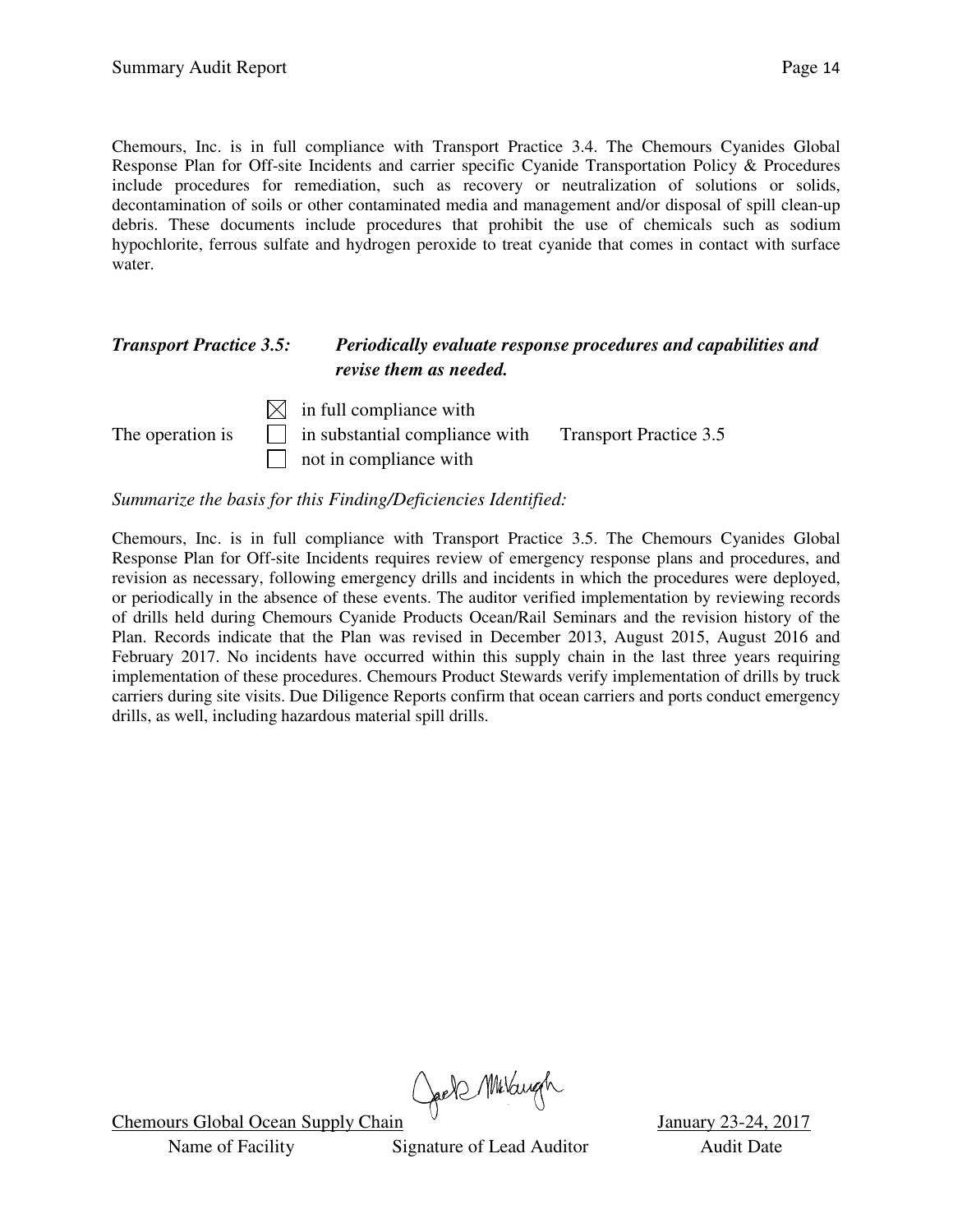## **Review of Due Diligence Reports of Ocean Carriers and Ports**

In order to complete the re-verification of Chemours Global Ocean Supply Chain, the auditor reviewed reports of due diligence investigations carried out by Chemours on each of its ocean carriers and the U.S. and international ports used, over the past three years.

The Chemours Cyanides Business Global and Regional Product Stewards, who conducted most of the U.S. port due diligence investigations, were interviewed as part of this evaluation. Each U.S. and international port and each ocean carrier within the scope of this report underwent a due diligence evaluation to confirm compliance with ICMI Cyanide Code requirements. Site evaluation reports were available for each of the ports used by Chemours for the global ocean transport of cyanide. Chemours concluded that regulatory requirements under the Department of Homeland Security and U.S. Coast Guard with regard to security and emergency response provide sufficient evidence that the Cyanide Code requirements are fulfilled at U.S. ports.

A Chemours Product Steward visited each U.S. and international port, sometimes as part of a First Order Process for a new or renewed customer, and completed a Port Evaluation Guidelines for Cyanide Imports form (See below). Also see Transport Practice 2.1 of this report for more details. The auditor concluded that the completed forms demonstrated full compliance with the ICMI Transportation Code.

### *Port Evaluation Guidelines for Cyanide Imports*

- Crane load capacity, condition, safety inspections and preventive maintenance program;
- Access control into port;
- How cyanide is transported inside the port, and if operators are licensed;
- Dangerous Goods training;
- Information on cyanide storage areas including number, signage, operating procedures, segregation of materials, security, protection from water, ventilation, fire fighting equipment, drainage and containment,
- Personnel safety including personal protective equipment and training, including cyanide handling and emergency response, refresher training and emergency drills;
- Emergency Response:
	- o Systems to address cyanide emergencies;
	- o Availability of First Aid antidotes for cyanide poisoning;
	- o Availability of Medical Treatment antidotes for cyanide poisoning;
	- o Proximity to medical facilities, and if they can treat a cyanide poisoning case;
	- o Emergency Response Plan
	- o Emergency Response Kit for chemical emergencies
	- o Environmental restrictions in the area
	- o Emergency Response Training and Drills

Due diligence investigations of ocean carriers were carried out by sending a survey to each of the six ocean carriers. Five of the six completed the electronic form, Ocean Carrier & Intermodal Due Diligence

Chemours Global Ocean Supply Chain Chell Multiple January 23-24, 2017